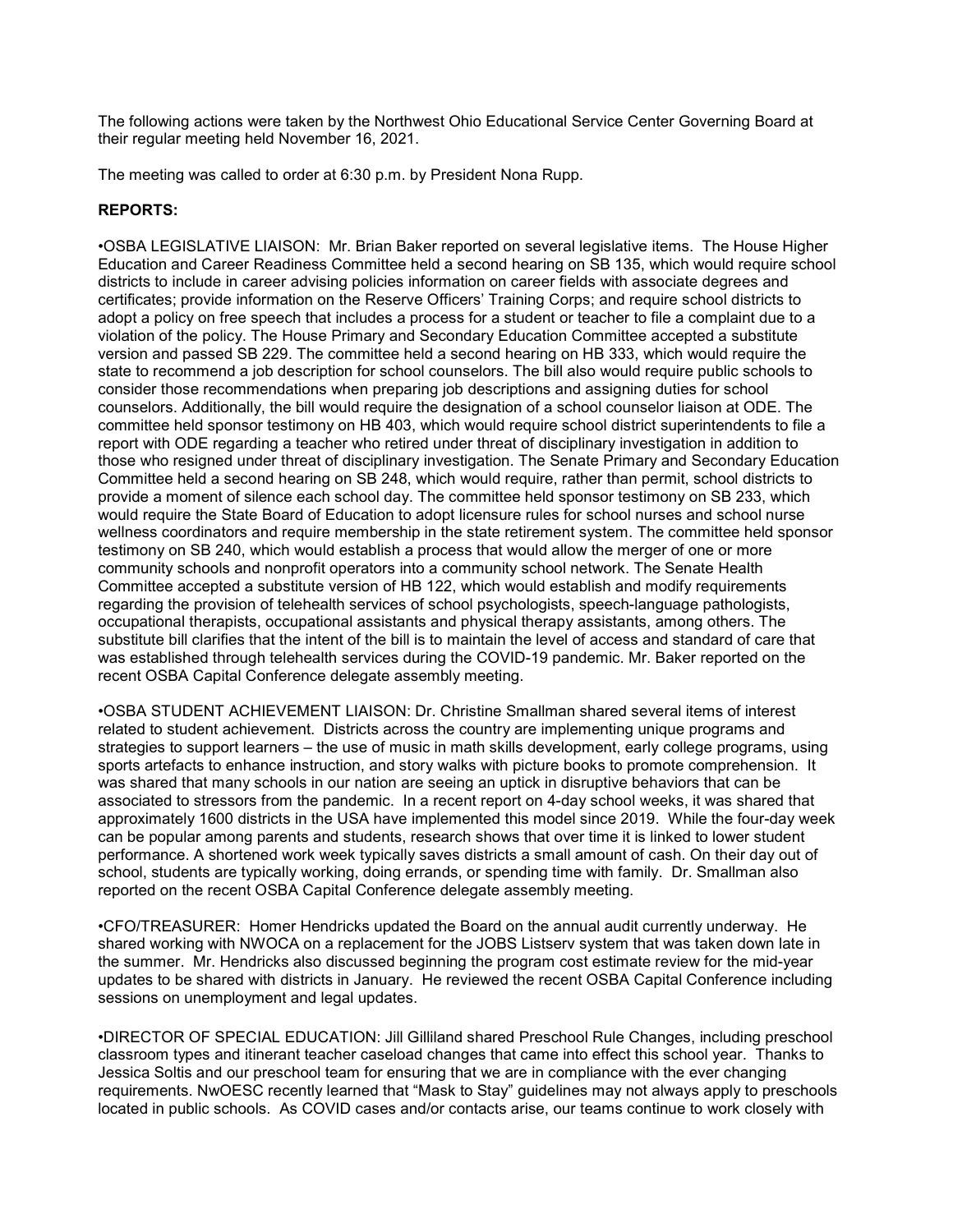district administration and local health departments to implement procedures and communications to address each situation. The Work Transition Newsletter, developed by Intervention Specialists Catlyn Pavel and Adrian Whitney, was shared to highlight this unique program housed at Four County Career Center. Student learn skill leading to independence and job skills to become successful employees in the community.

•DIRECTOR OF CURRICULUM, INSTRUCTION, & PROFESSIONAL DEVELOPMENT: Andy Hunter reported that the Curriculum, Instruction & Professional Development Department was fortunate enough to send several consultants to SAS in Cary, North Carolina. The week-long training gave attendees an in depth look at value added, and will allow Consultant Ashley Ensign, Kallie Gensler, Sally Kovar and Director Andy Hunter to become regional data leads. Being regional data leads will help NwOESC better serve area districts. The consultants met recently to plan out a "12 Days of Christmas" Snack Size PD series. NwOESC will be releasing virtual, themed PD starting December 1st through the 16th, culminating in a reveal of the 2022 PD Palooza keynote speaker. A variety of PR has been planned to promote the PD Palooza effort, which promises to be exciting and valuable. The department recently sent a survey to area principals to assist in identifying curriculum utilized at the building level across the area. The survey will be helpful to gain insight on strengths and weaknesses of various options and may be used as a resource in the curriculum selection process. Thanks to Ashley Ensign for heading this up.

•DIRECTOR OF TECHNOLOGY & OPERATIONS: Chad Rex shared that the transition to new copiers/printers at the main office building has been completed. The fifty Chromebooks for IEC students have been delivered. Corey Todd has completed the set up and we will be deploying in the near future. Mr. Rex stated that Larry Davis has been working with the sub-contractors on the final stages of the solar array. The fencing contractor has recently completed their work and the landscape contractor will begin as soon as possible. Chuck Lero has moved outlets in the sewage pump house because of corrosion tripping the breaker and he replaced the water jet pump/motor for the water system. Chuck has also been working with contractors on heating system troubleshooting that is related to the implementation of the new system. Chad shared that he is working with Chuck and Jestine Curry to update the IEC cafeteria with tables and seating. They are also working with contractors to generate quotes for enhancing our surveillance system and door access system related to a grant opportunity. Mr. Rex is working with others on the assessment and narrative requirements of the grant.

•Approved the following items under the consent agenda format: •Minutes from the regular board meeting held October 26, 2021.

## •FINANCIAL TRANSACTIONS

-Above Pete's Garage to provide to NwOESC, 21st Century (Wauseon MS), Extended Learning Opportunities Services for the period of 12/1/21-6/30/22.

-Clinical Affiliation Agreement between Northwest Ohio ESC and James A. Rhodes State College for teacher preparation program candidate placements in NwOESC classrooms for the purpose of participating in field-based experiences, including teacher internships/student teaching, effective once the agreement is fully executed and will remain in effect for a term of one year.

-Educational Service Center of Lake Erie West to provide to NwOESC (EANS-Holy Trinity Catholic School), Personnel Cost for Remedial Specialist for the period of 9/1/21-6/30/22.

-Learn21 to provide to NwOESC, Database Software Maintenance for the period of 11/16/21-6/30/22.

-NwOESC to provide to Defiance City Schools/St. John Lutheran School, Speech Therapist Services for the period of 8/15/21-6/15/22.

•LEAVES FMLA and Disability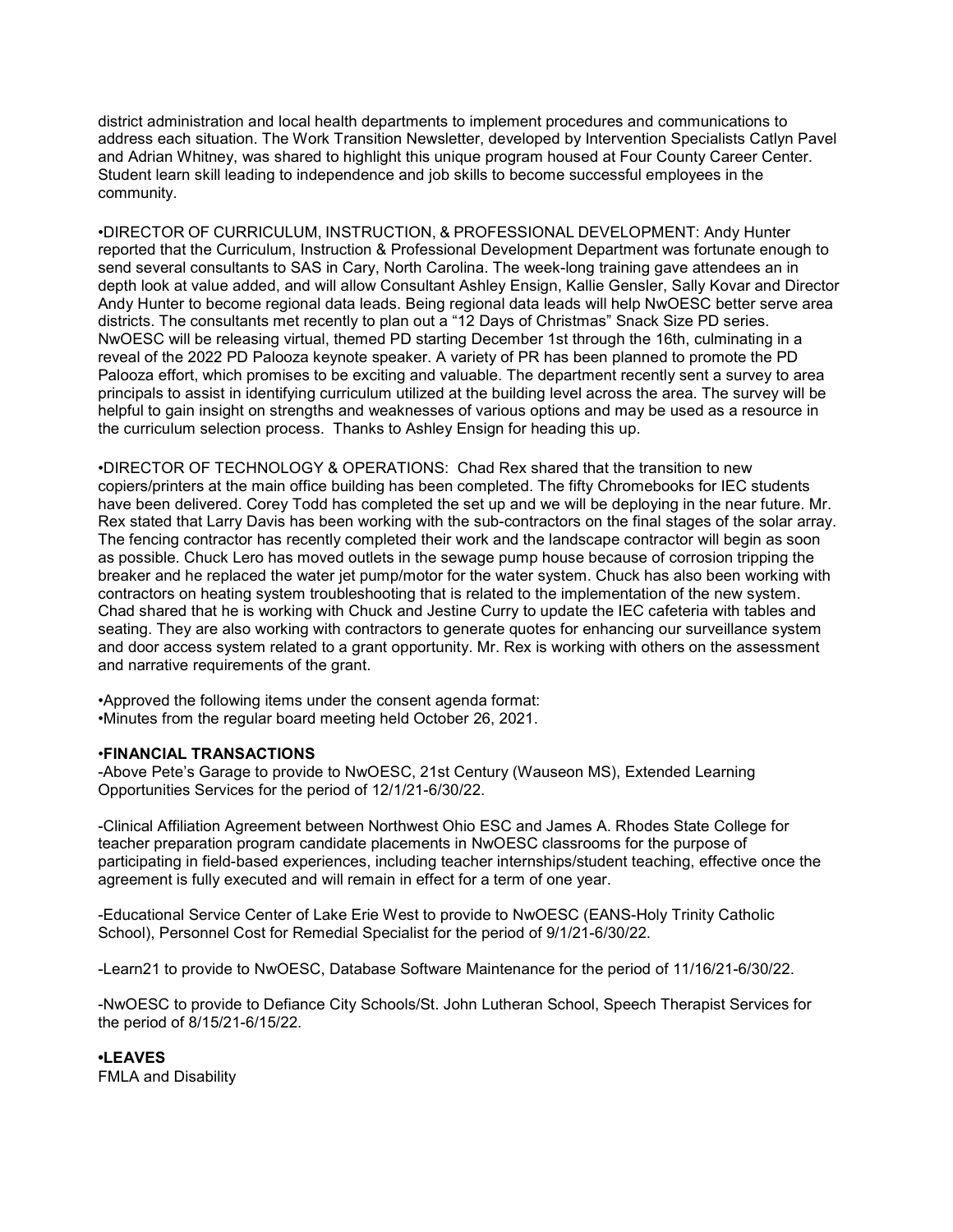#### •RETIREMENTS

Pacheco, Betty, OMEC Migrant Recruiter, effective 11/12/2021

#### •RESIGNATIONS

 Eicher, Andrea, Paraprofessional, effective 11/19/2021 Gerdeman, Valerie, Paraprofessional, effective 11/26/2021 Mitchell, Krystal, Paraprofessional, effective 10/29/2021

## •EMPLOYMENT RECOMMENDATIONS

## Classified Limited

| Name                       | <b>Contract</b> | Length               |
|----------------------------|-----------------|----------------------|
| Boyd, Brandi               | CLASS-1 Yr      | 11/22/2021-7/31/2022 |
| Haase, Sondra              | CLASS-1 Yr      | 11/16/2021-7/31/2022 |
| Harris, Melanie CLASS-1 Yr |                 | 11/15/2021-7/31/2022 |

## 21<sup>st</sup> Century Program Assistant

Delta- Jennifer Hogan-Maynhart Hicksville- Kayla Vetter, Elizabeth Yeaser

# Swanton After School Program Assistant

Lynn Sarno

#### Substitute Paraprofessionals

Kelsey Crow, Rachelle Rowlison, Elizabeth Schmucker, Patricia Wyse

#### Substitute Teachers

Noah Badenhop, Wendell Beck, Glenn Christiansen, Adam Coon, Kelsey Crow, Christine Fraker, Rene' Hadding, Mallorie Hannon, Alexa Leppelmeier, Ralph Myers, Victoria Rohlf, Rachelle Rowlison, Kaylista Underwood

#### Van Drivers

Evergreen - Keven Knight, Donald J. Schuster

•Approved a Health Reimbursement Arrangement (HRA) Plan to be offered in conjunction with the High Deductible Healthcare Plan (HDHP) for eligible employees. Eligible employees are only those enrolling in the HDHP who are not permitted under law to contribute to a Health Savings Account.

•Set the annual Tuition Reimbursement Budget for 2022-23 per board policy #3450.

•Approved resolution for temporary expansion of the employment of substitute teachers effective through June 30, 2022 per HB1.

## INFORMATION/DISCUSSION ITEMS:

● Policy Updates and Recommendations – 1st Reading

| Policy 0169.1  | <b>Public Participation at Board Meetings</b>        | Revised |
|----------------|------------------------------------------------------|---------|
| Policy 1530    | Evaluation of Principals and Other Administrators    | Revised |
| Policy 1617    | Weapons                                              | New     |
| Policy 3217    | Weapons                                              | Revised |
| Policy 3450    | <b>Tuition Reimbursement</b>                         | Revised |
| Policy 4217    | Weapons                                              | Revised |
| Policy 5111.02 | <b>Educational Opportunity for Military Children</b> | Revised |